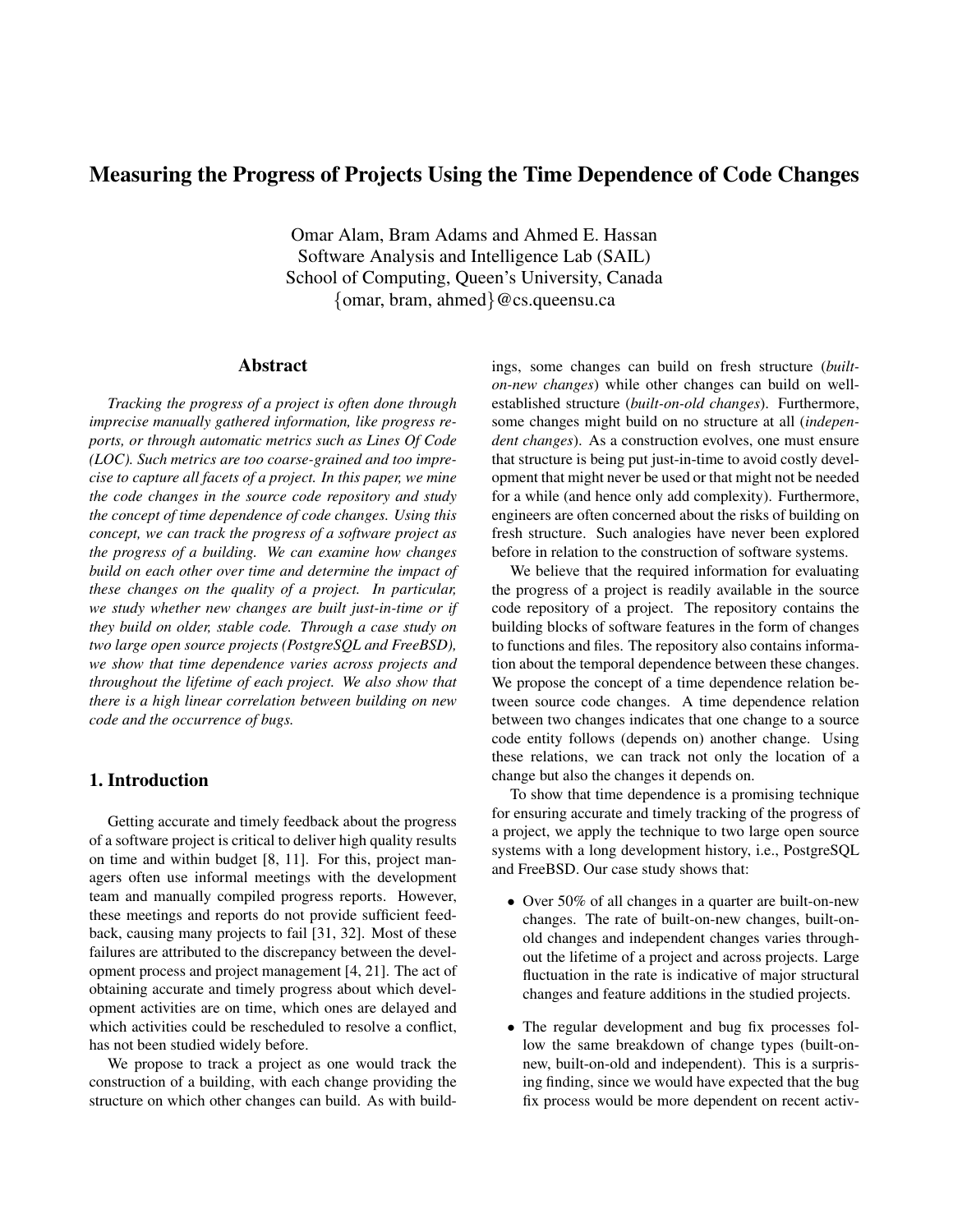

**Figure 1. Time dependence between changes.**

ities in a project, relative to the regular development process.

• Spending more of the *regular* (i.e., non-bug fix) development time budget building on new changes requires spending more of the *total* development time on fixing bugs. This finding matches well with common construction wisdom concerning building on fresh structure compared to building on long-established structure.

The paper is organized as follows. Section 2 presents the concept of time dependence and discusses how it allows to measure the project progress. Section 3 presents the four research questions we want to address using time dependence. In Section 4, we explain the setup of the two case studies we performed, and we discuss case study results for each research question. Limitations and future work are described in Section 5, related work is presented in Section 6, and our conclusions are summarized in Section 7.

#### 2. Time Dependence

The problem of measuring the progress of a software project boils down to measuring the progress of source code changes. In an ideal project, changes should occur just as they are needed (i.e., just-in-time). Changes (i.e., structures) that are not needed for a few months do not need to be put in a particular quarter. Instead, these changes can be pushed forward and other changes could be brought in. In a continuously evolving project, we expect that a large number of changes will build on recently added code instead of depending on old, unchanged code, unless a major restructuring happens on well-established structures within the software system. While traditional views of software evolution track basic metrics like lines of code (LOC) [15, 26], we propose the concept of time dependence to quantify our intuition about the progress of a project.

Time dependence captures the time between "related" source code changes and records which changes are independent of other changes. In particular, a time dependence relation measures the time gap between a change of a source code entity  $E$  (like a function or type definition) at time  $T$ , and the last change of  $E$  and of each entity which  $E$  depends on. The example in Figure 1 illustrates this concept. Function f1 is added at *time 0*. Function f2 is added at *time 1.* At *time 2, f1* is modified to add a call to f2. We say that f1 at *time 2* depends on the change (introduction) that happened to  $E2$  at *time 1* and on the most recent change to  $\pm 1$  *time 0* (in this case the introduction of  $\pm 1$ ). These prior changes provided the structure needed for the change at *time 2*. This structure could be conceptual (i.e., a higherlevel feature) or concrete (i.e., just implementation/code).

Each change can depend on a large number of prior changes, but for this paper we consider the smallest time interval between a change and any of its dependent changes. Using the example in Figure 1, we would say that the change to f1 at *time 2* depends on the change at *time 1*. This indicates that the earliest possible time to perform the change of *time 2* is *time 1*, since at that time all the needed structure was in place. We note that this formulation does not account for the complexity of software development in relation to features. For example, consider the case of  $f1$ being the cut-and-paste logic in an application, with the change at *time 2* introducing the ability to cut-and-paste HTML code. Although *theoretically* the change could have been done at *time 1*, it might be the case that at *time 1* HTML was not a popular format worth supporting yet. In short, our formulation does not factor in the requirements of a project and the external factors that drive changes. However, our formulation provides information to practitioners about *possible delays and dependencies*. Practitioners need to examine these findings in the context of their project and their expectations for a particular change.

To provide a high-level view of the progress of a project, we study all changes in a particular period (e.g., month, quarter, year). We could even study the time dependence of changes across releases, though we do not perform this study in this paper. Whatever approach we use, we must "lift" all time dependence relations within a particular period. Figure 2 illustrates the lifting process. Three periods are shown on Figure 2a, each of these grouping the changes that happened inside them. All edges correspond to the time dependence relation from a change to its most recently changed dependent change. This relation either links changes inside the same period (dashed edge) or between different periods (full edge). To lift the time dependence relations up to the period level, we introduce the concepts of "built-on-new", "built-on-old" and "independent" changes:

built-on-new change depends on a change in a recent period.

built-on-old change depends on a change in an older pe-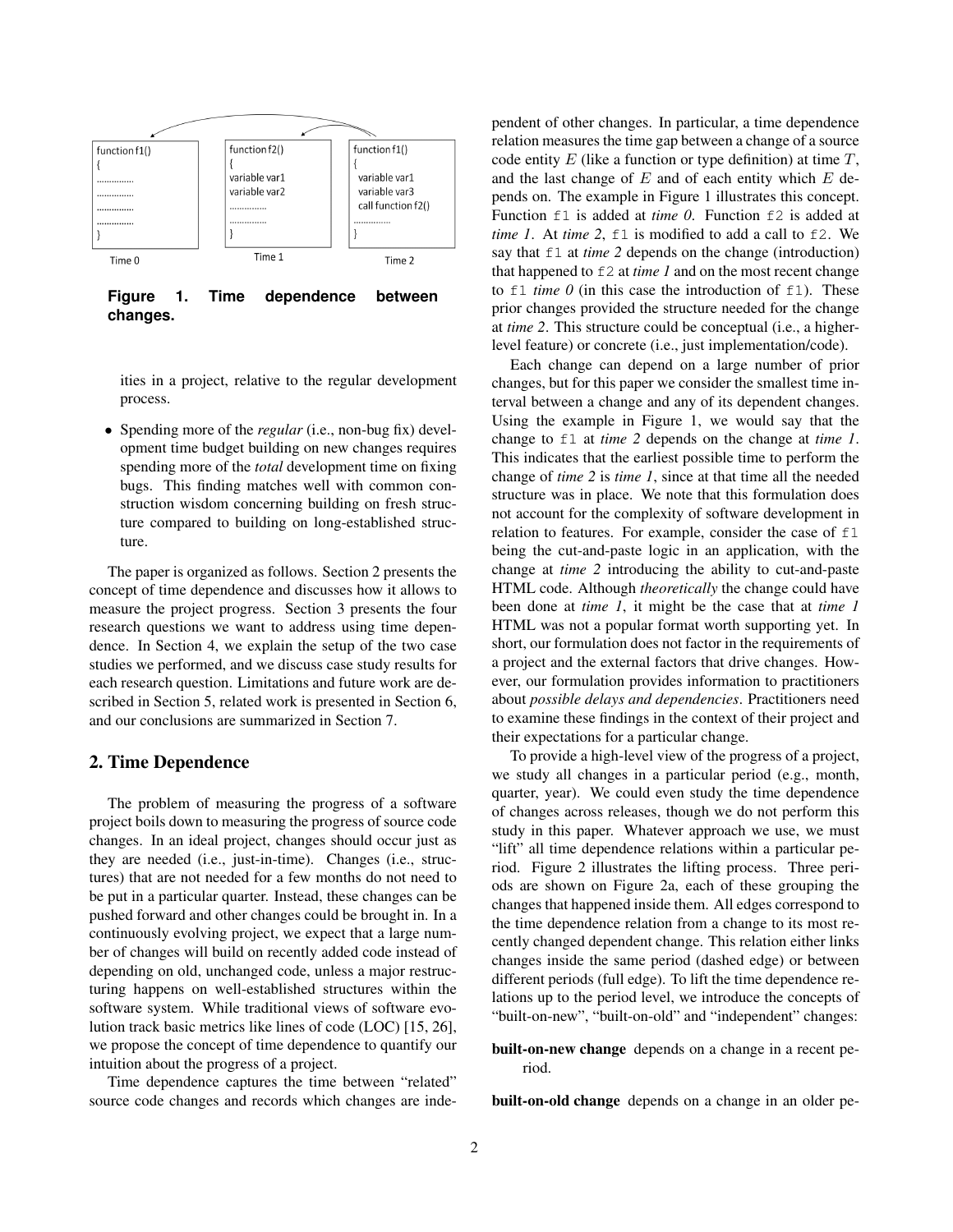

**Figure 2. Time dependence between periods (a) before and (b) after resolving transitive dependence.**

riod.

## independent change does not depend on changes in any prior period.

Figure 2b shows the actual time dependence relations of each change after resolving the transitive changes within each period, i.e., after replacing each dashed edge with a dependency on a change of an immediately preceding period (built-on-new), a dependency on an older change (built-onold) or no dependency at all (independent). Changes 10 and 11 are clearly independent. If we consider "built-onnew" to mean "builds on changes in the last period", then changes 5, 6 and 7 are built-on-new, whereas changes 8 and 9 are built-on-old. In one of our experiments, we determine what the right number of periods is to consider a change as built-on-new.

## 3 Research Questions

Using the concept of time dependence, we sought to study four research questions. The first two questions are about the nature of tracking the progress of projects, whereas the last two questions address two common project management beliefs. We briefly state and motivate the relevance of each question:

Q1 How does the time dependence of changes vary over time?

Do projects primarily build on recently modified source code (built-on-new), or is there a gap between a change and its most recent dependent change? As a project ages, does its development progress slow down with less built-on-new changes and more builton-old changes? Using our dependence analysis and their knowledge of a project, practitioners can monitor more closely the progress of a project.

Q2 What is the impact of independent changes?

Independent changes do not have timing constraints. Such changes, in theory, can be re-scheduled and moved around without any problems. However, it is not clear whether such changes are common in systems. Are some systems more open to independent changes than others?

Q3 Is the distribution of time dependence similar for regular development and bug fix processes?

Maintenance activities like bug fixing have been identified before as having a negative impact on developer productivity, and hence on the progress of a software project [32]. However, do bug fix changes and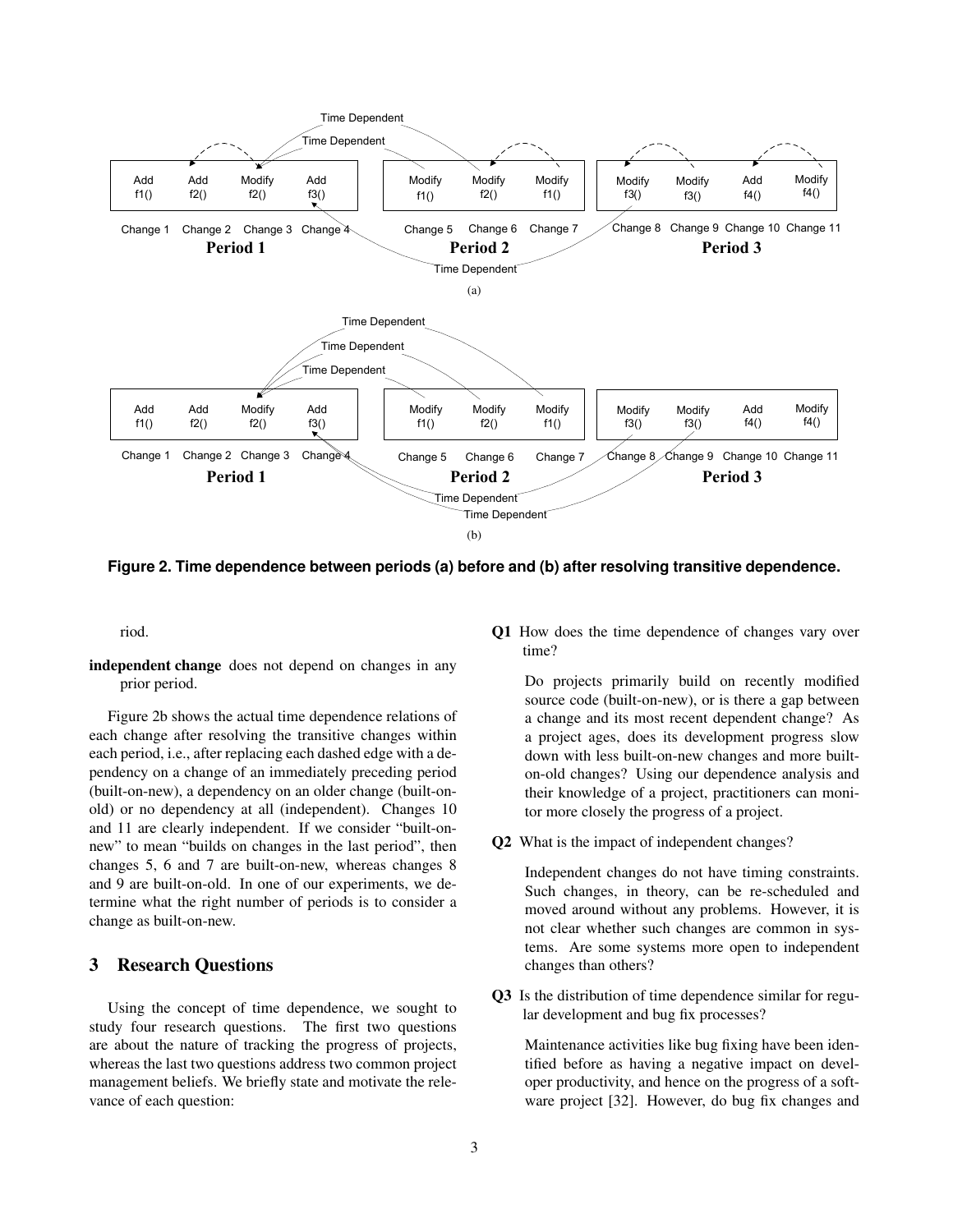|            | PostgreSQL  | FreeBSD                 |  |
|------------|-------------|-------------------------|--|
| type       | <b>DBMS</b> | <b>Operating System</b> |  |
| period     | 1997-2007   | 1994-2005               |  |
| #changes   | 84,311      | 353,958                 |  |
| #entities  | 31,863      | 253,896                 |  |
| #files     | 2,053       | 21,093                  |  |
| #Bug fixes | 22,913      | 32,074                  |  |

**Table 1. Studied systems' characteristics.**

enhancement changes exhibit the same distribution of time dependence relations, or are bug fixing and regular development completely independent of each other? This information could help project managers derive information about the progress of the bug fix process from the progress of the regular development process, and vice versa. For example, do regular development and bug fixing require similar operational knowledge about a system?

#### Q4 Is building on recent changes risky?

Construction workers do not build a house on a fresh foundation, instead they wait for the foundation to dry up to not risk the collapse of the house. Does developing on built-on-new changes lead to more bugs in software? Having this information could be used to decide how many resources should be allocated to testing.

## 4. Case Study

To explore our four research questions, we performed a case study using two large long-lived open-source projects. We briefly present the used data and systems, then we present the results for each one of our four questions.

#### 4.1 Studied Systems

We used data from the open source PostgreSQL (1997– 2007) and FreeBSD (1994–2005) projects for our case study. PostgreSQL is a relational database system of which the original design goes back to the 1980s [30], whereas FreeBSD is an operating system distribution derived from the Berkeley flavor of UNIX [13]. We studied the FreeBSD base system, without the ports and applications. Table 1 shows the number of changes and files for both projects. We picked both systems due to their long history of changes, which is easily accessible. The two systems being from two different domains (databases and operating systems) would help us verify the generality of our findings across domains.

For each system, we extract the history of changes from the source code repository at the level of entities. We



**Figure 3. Beanplots with the percentage of built-on-new changes for different quarter delays.**

lift line-level change information to the level of code entity changes, like functions, function calls and variable accesses [17]. Using this entity-level information, we can build the time dependence relation for each source code change. The resulting information can be aggregated to describe the progress of a project at the level of periods (cf. Figure 2a), or used as-is to identify changes with particularly high delay or changes that follow each other very closely. Being able to identify specific changes, we could map our high-level observations about the progress of a project to concrete examples of changes. Using these concrete examples, practitioners can verify high-level observations using their experience and read through the metadata attached to each change [18]. Possible metadata includes the change commit message and the name of the developer responsible for the change. With this data, we can distinguish between *bug fix changes* and other, non-bug fixing *enhancement changes* [19]. We also filter out changes that are done to indent the code or to update copyright notices, since these are not interesting for our analysis.

We present below the results of our four research questions.

# Q1. How does the Time Dependence of Changes Vary over Time?

To define the concept of built-on-new and built-on-old changes for our studied systems, we measure the percentage of changes that are built on the last one, two, three and four quarters. These percentages are represented in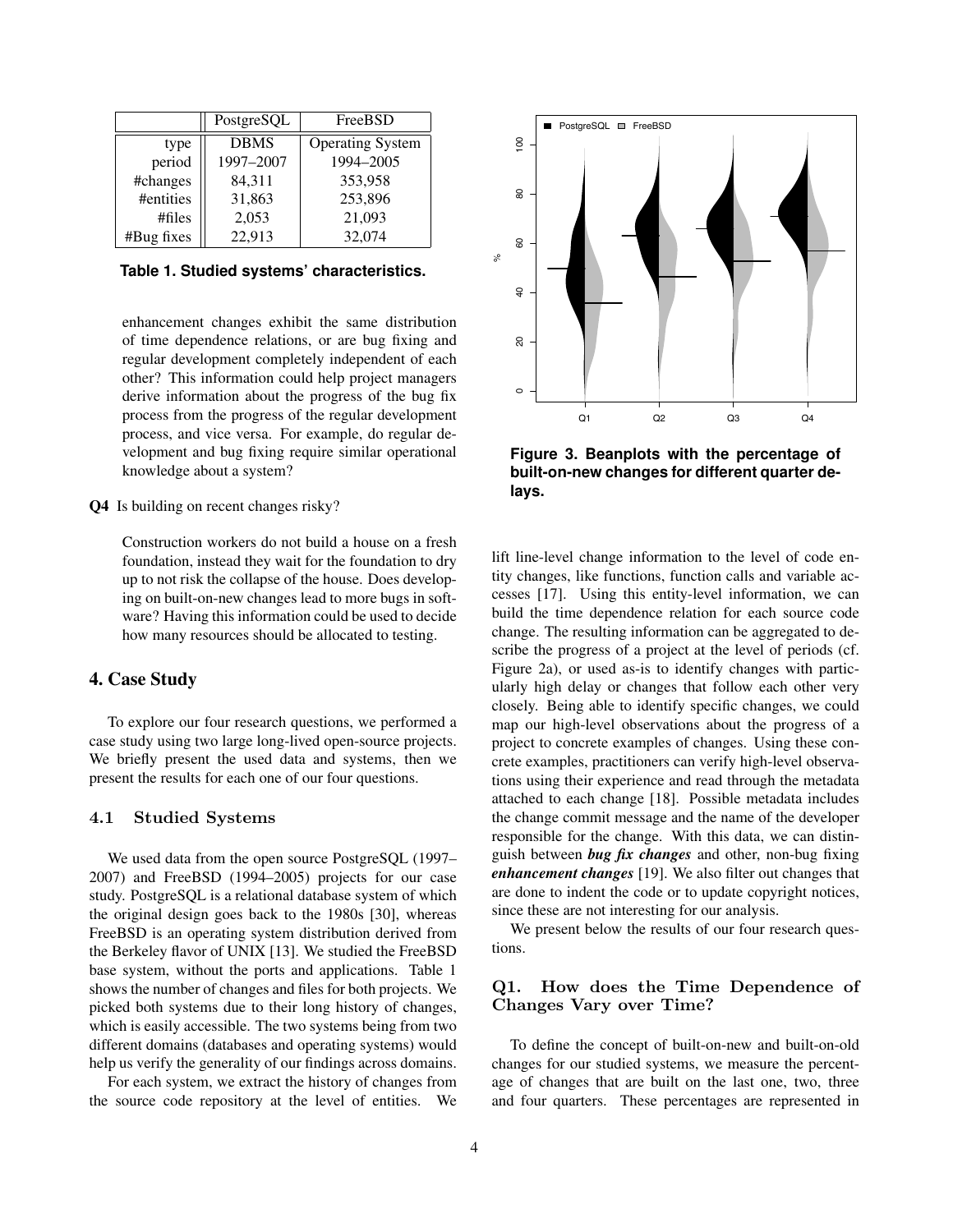

**Figure 4. The distribution of built-on-new, built-on-old and independent changes (PostgreSQL).**



**Figure 5. The distribution of built-on-new, built-on-old and independent changes (FreeBSD).**

Figure 3 as four beanplots [24], each beanplot comparing the data for PostgreSQL (left) and FreeBSD (right). A beanplot contains more information than a boxplot, as its width shows how the observations for each quarter are distributed over the possible values (in this case the percentage of changes). This facilitates the comparison of the PostgreSQL and FreeBSD distributions. The horizontal black lines show the average of each distribution.

From the beanplots, we note that the growth of the percentage of built-on-new changes slows down above two quarters. For PostgreSQL, on average 49.8% of the changes in a quarter depend on the last quarter, whereas on average 63.2% depend on the last two quarters. For FreeBSD, the averages are 35.7% and 46.5%, respectively. When moving to periods longer than two quarters (e.g., from two to three quarters), we only gain a small increase, less than 10%. Similarly, the 25th and 75th percentiles of each distribution increase less than 10% when moving to periods longer than two quarters. For this reason, we chose two quarters as the boundary between built-on-new and built-on-old changes. The beanplots show that PostgreSQL depends much more on recent changes than FreeBSD. In particular, the average percentage of built-on-new changes for PostgreSQL is more than 15% higher than for FreeBSD and the beanplot density is shifted up considerably compared to FreeBSD.

Figure 4 and Figure 5 show cumulative plots of the percentages of built-on-new, built-on-old and independent changes for PostgreSQL and FreeBSD respectively. A larger area means that the corresponding type of change occurs more frequently. Overall, there are many fluctuations in the distribution of the three kinds of changes, and no clear upward or downward evolution can be observed. Built-on-old changes (grey area) seem to be equally important for PostgreSQL and FreeBSD. Built-on-new changes (white area) take up the majority of changes for PostgreSQL, whereas for FreeBSD the development seems to be spread more evenly across all three types of changes. In particular, there is a large number of independent changes in FreeBSD over time, possibly due to architectural characteristics of FreeBSD over PostgreSQL. The large number for FreeBSD might be due to its independent code bases for hardware drivers and for externally developed system tools like GCC or standard libraries that were imported into the FreeBSD base system, whereas the "contrib" code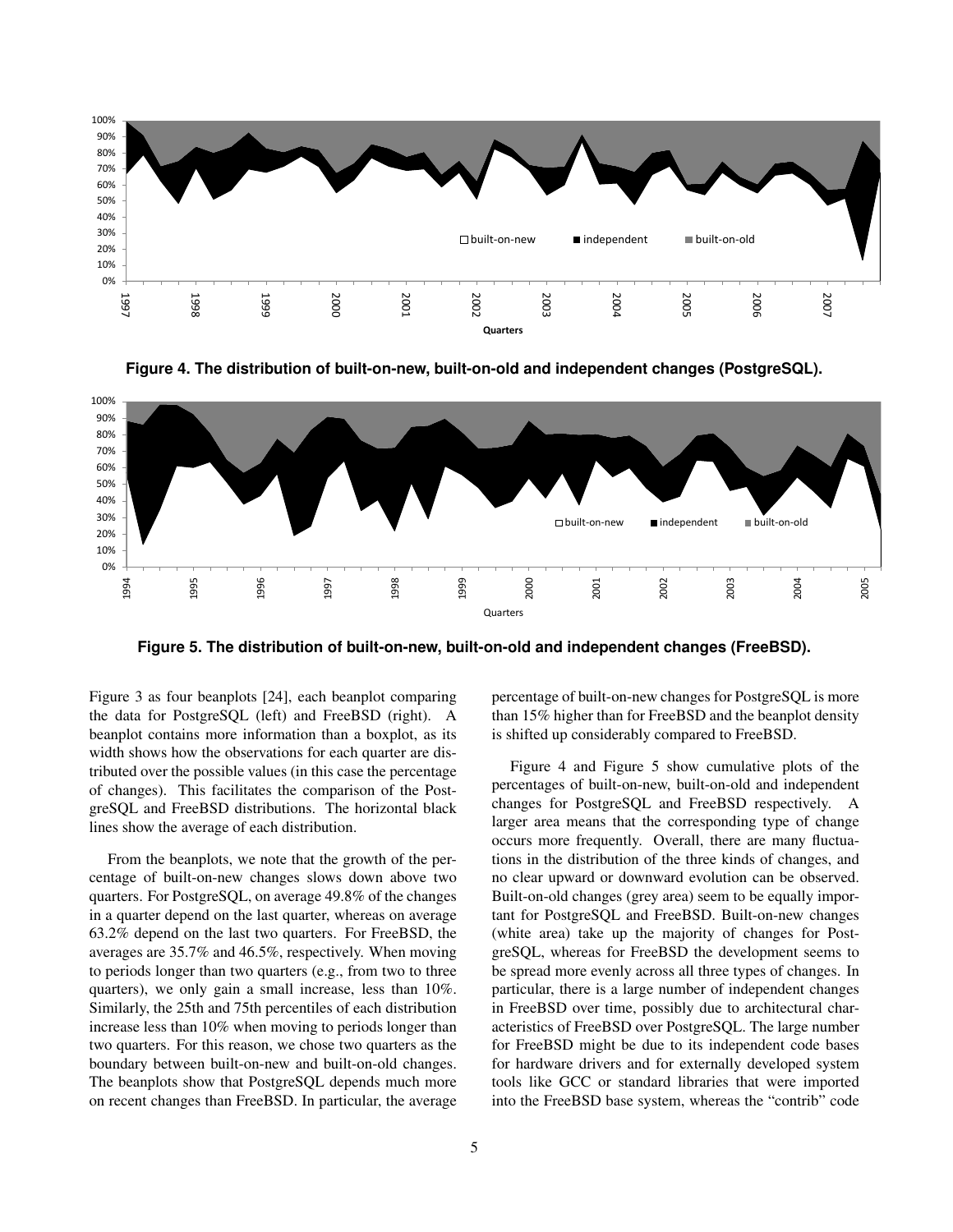

**Figure 6. Percentage of independent changes in PostgreSQL and FreeBSD.**

base for PostgreSQL-related tools has a much smaller scale. There are only a few periods for PostgreSQL (2007) and for FreeBSD (1994 and 1996) where the percentage of built-onnew changes drops below 20%. Those periods saw an unusually high number of independent changes (more on this in the following question).

We manually examined all changes in 2003 for PostgreSQL and all changes in 1997 for FreeBSD, as both years saw a high percentage of built-on-new changes. For each type of change (built-on-new, built-on-old and independent), we determined those entities that were changed most frequently. We then examined these entities and read through the change messages attached to these changes. We report here on prominent examples of built-on-new and built-on-old changes we found. The next section (Q2) gives examples of important independent changes.

For the studied period in PostgreSQL, we found that all 138 changes to the "ecpg" compiler for Embedded SQL were done just-in-time, with each change depending on recently added changes. The changes comprised the move to a new GNU Bison parser generator, changes to the build system, the addition of an Informix compatibility mode and various bug fixes. We also found examples of built-on-old changes, such as the addition of support for a new version of the message protocol between the PostgreSQL front and back end (out of 43 changes, 27 were built-on-old changes).

For the studied period in FreeBSD, we note one example of built-on-new changes, and two examples of built-on-old changes. A significant set of built-on-new changes merged SMP support (Symmetric MultiProcessing) for the amd64 and i386 architectures into FreeBSD. This was clearly a major effort, as 90 existing files were modified, many of them at the core of the kernel, and 11 new files were added. These changes were really just-in-time. A first example of builton-old changes, was the addition of timeout support to the sysinstall installation utility, with some changes building on changes that were done almost three years earlier. The



**Figure 7. Categories of changes.**

second example involved changes to the internationalization code to add support for the Japanese language. These changes built on changes that were done more than one year earlier.

*Time dependence varies across projects and throughout time. Changes in the FreeBSD project are evenly distributed across the three types of changes (built-on-new, built-on-old and independent), whereas changes in PostgreSQL more frequently build on newer changes.*

 $\overline{$ 

✍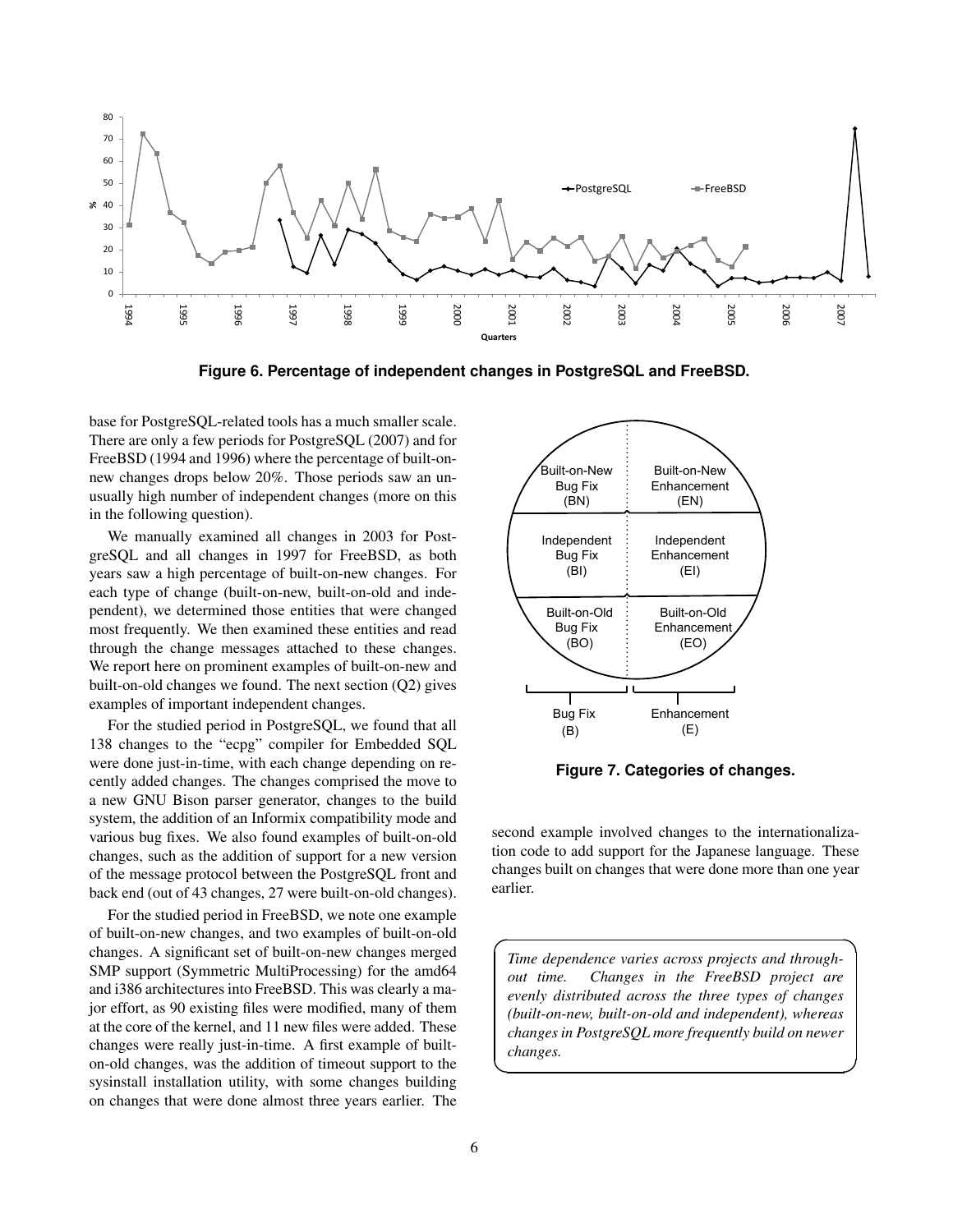## Q2. What is the Impact of Independent Changes?

Independent changes are "floating" changes which do not depend on changes from prior quarters. These changes could have been made much earlier, if the requirements for these changes were known in advance and resources were available. Hence, it is interesting to compare the distribution of independent changes for PostgreSQL and FreeBSD. To make this comparison a bit easier, Figure 6 plots the black areas of Figure 4 and Figure 5 on one graph.

Figure 6 shows that FreeBSD has a much higher percentage of independent changes than PostgreSQL. Since we studied the FreeBSD base system, it contains a kernel, device drivers and system tools like compilers and libraries. Device drivers are self-contained modules with dedicated logic for supporting devices like hard disks and network cards. As a clean plug-in mechanism exists for drivers, new drivers show up as independent changes. Similarly, system tools introduce independent changes. Peaks in the percentage of independent changes coincide with the import of large chunks of source code of externally developed tools like CVS, GCC, sh, Bison and Perl for customization. The high percentage of independent changes shows that the architecture of FreeBSD overall has better support for extensibility and independent development over PostgreSQL.

We note that in the second half of 2007, PostgreSQL experienced a huge spike in the percentage of independent changes. We verified this finding by contacting the PostgreSQL developers. These explained that two large independent features had been added to the back end in August and September 2007, in preparation of the 8.3 release [10]:

- Tom Lane, a major PostgreSQL developer, migrated the *Tsearch2* functionality ("Text Searching") from the separate "contrib" (see Q1) directory into the core directories. The Tsearch2 feature enables the searching of terms in natural-language documents.
- One month later, the same developer committed large additions to the *HOT* subsystem ("Heap Organized Tuples"), which is an optimization feature for throughput and more consistent response time.

*The large percentage of independent changes shows that FreeBSD imports large chunks of external source code and that the architecture of FreeBSD is built for extension, whereas spikes of independent changes in PostgreSQL signal sudden additions of large independent features.*

 $\overline{$ 

✍

|              | PostgreSOL | $PostgreSQL^*$ | FreeBSD |
|--------------|------------|----------------|---------|
| built-on-new | 0.64       | 0.87           | 0.81    |
| built-on-old | 0.85       | 0.9            | 0.91    |
| independent  | 0.57       | 0.84           | 0.9     |

**Table 2. Pearson correlations between the relative percentage of built-on-new, built-onold or independent bug fix and enhancement changes in a year for PostgreSQL and FreeBSD. The** <sup>∗</sup> **correlations do not take into account the last year (2007).**

# Q3. Is the Distribution of Time Dependence Similar for Regular Development and Bug Fix Processes?

Software development activities consist of two processes: the regular development process and the bug fix process. Developers devote their time across both processes, with bug fixing interleaved with regular development. We would like to study the relation between these two related, yet different, processes. Do both types of processes build on similar change periods or do they differ? For example, are there periods with bug fixing depending on old changes while regular development depends on newer changes? If both processes depend on similar change periods, then one can reduce the negative impact on the productivity of developers of interleaving bug fixing with regular development [32].

Using our time dependence formulation, this problem boils down to analyzing possible correlation between the three types of enhancement (built-on-new, built-on-old and independent) with the same types of bug fixes, i.e., we measure the correlation between  $\frac{EN}{E}$  and  $\frac{BN}{B}$ ,  $\frac{EI}{E}$  and  $\frac{BI}{B}$ , and  $\frac{EO}{E}$  and  $\frac{BO}{B}$  in Figure 7. Do periods with a large percentage of built-on-new enhancements have a large percentage of built-on-new bug fixes, leading to a positive correlation between both processes, or do such periods have a small percentage of built-on-new bug fixes, leading to a negative correlation?

We measured the Pearson correlation values between the relative percentage of built-on-new, built-on-old and independent bug fix and enhancement changes for PostgreSQL and FreeBSD, at the year level (see Table 2). We calculated the correlations at the year level, since the number of bug fix changes per quarter is too small to make reasonable statistical claims. Using the same approach as discussed for Q1, we use one year as the boundary between built-on-new and built-on-old changes.

If we consider all the years for PostgreSQL and FreeBSD (columns one and three in Table 2), PostgreSQL obtains weak to strong correlations for the distribution of time de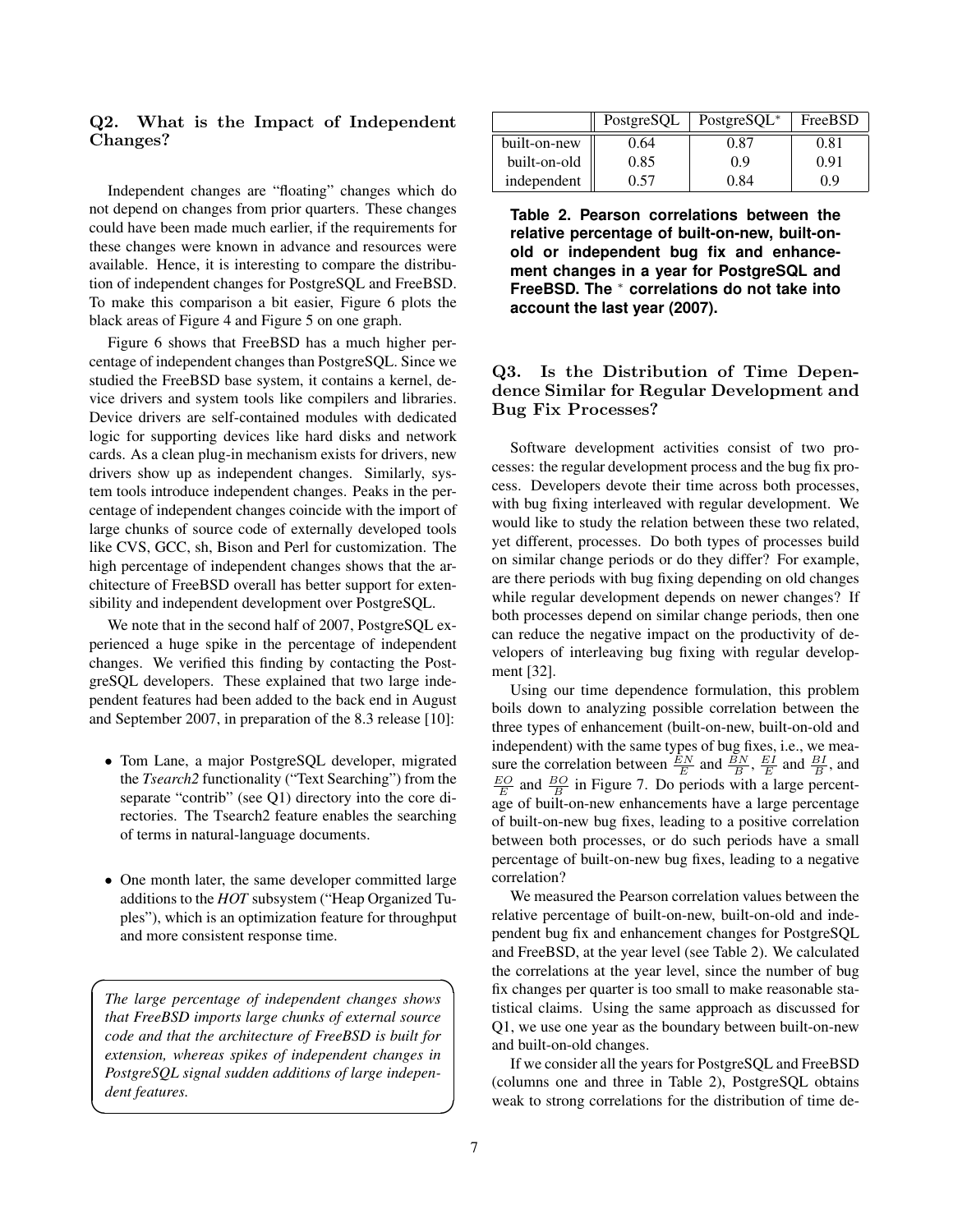pendence for enhancement and bug fix changes, whereas FreeBSD obtains high correlations throughout.

Overall, PostgreSQL has a high linear correlation, except for the last year (2007). If we ignore 2007, and recompute the Pearson correlations (second column of Table 2), PostgreSQL shows much higher correlation numbers, even higher than for FreeBSD. We suspect that this is caused by the unusual spike in independent changes in 2007 (see Q2). The high correlation between built-on-new, built-on-old and independent bug fix and enhancement changes shows that developers need knowledge about similar periods of the development history when doing regular development and bug fixing.

*Regular development and bug fixing require knowledge about source code changes from the same development periods, i.e., the context switch between both processes is relatively limited.*

☛

 $\searrow$ 

## Q4. Is Building on Recent Changes Risky?

Construction workers avoid building on newly laid structure. Instead, they prefer to build on established dry structure. Workers fear that the new structure will be much riskier and will lead to problems. We wish to verify this common wisdom in the construction industry with software development. Using our time dependence formulation, we measure if between two years an increase in the number of *built-on-new* enhancement changes relative to *all enhancement* changes would lead to an increase in the number of *bug fix* changes relative to *all* changes, i.e., we measure the correlation between  $\frac{EN}{E}$  and  $\frac{B}{E+B}$  in Figure 7. In other words, if you spend more of your *regular development* time budget  $E$  to build on fresh changes, you are likely to spend proportionally more of your *total* time budget  $E + B$  to fix bugs, and hence less of your *total* time budget  $E + B$  to do regular development.

The Pearson correlation between both metrics turns out to be high: 0.65 for PostgreSQL and 0.91 for FreeBSD. The lower correlation for PostgreSQL can be explained by looking at Figure 8. This graph shows for each year the increase of the considered percentages compared to the previous year (negative increase means decrease). From 2000 to 2001, and from 2003 and 2004 an increase of the relative percentage of built-on-new enhancement changes was accompanied by a decrease of the total percentage of bug fix changes. Investigating what happened in these periods is future work.

Overall, the high linear correlation for PostgreSQL and FreeBSD suggests that managers should be careful when they plan to build relatively more enhancements on fresh structure (i.e., new changes). They might consider assigning extra resources on testing. Our experiment provides an empirical proof of what seems to be common wisdom in project management.

☎

✆

*Building on recent changes is risky, as more of the development time is spent fixing bugs.*

# 5. Limitations and Future Work

Our technique to recover the time dependence relations only takes into account static dependencies. Implicit dependencies due to dynamic dependencies are not considered. This leads to an overestimation of independent changes.

Our analysis requires interpretation by project experts to really determine whether a particular change could have been done earlier or whether the requirements did not exist at that earlier point in time. For our case study, we validated our approach by reading the documentation, manuals, repository logs and mailing lists, and by contacting developers in the studied projects.

Our case study was done on two open source projects, so our findings may not generalize to commercial projects, as open source projects have different characteristics related to facets like testing and communication. In future work, we would like to perform a user study to determine the benefit of this approach in a real project setting instead of just mining the repository of a project.

# 6. Related Work

✟

 $\overline{a}$ 

✝

We discuss existing work directly related to project scheduling and prediction of bugs, although there are also similarities with techniques for detecting software restructuring (e.g., [12]).

Research in software evolution [14, 15, 26] and software metrics [7, 22] detects or monitors development periods and areas with slow or rapid growth. However, these approaches examine the final outcome (the changes) instead of exploring the characteristics and temporal dependencies between these changes.

A large part of research in project scheduling tries to estimate the optimal project plan up-front (e.g., [1, 2, 23, 28]), such that the project's goals and constraints are satisfied with a minimal amount of risk. We on the other hand are interested in extracting sufficient feedback from the source code repositories to track the progress of a project, i.e., how well the original plan is followed. Still, source code repositories have been identified as an important data source for effort estimation as well [1, 28].

Kothari et al. [25] introduce the Change Cluster technique to track the evolution of software projects. They categorize the progress of a project into different areas or efforts, like maintenance and new development. The area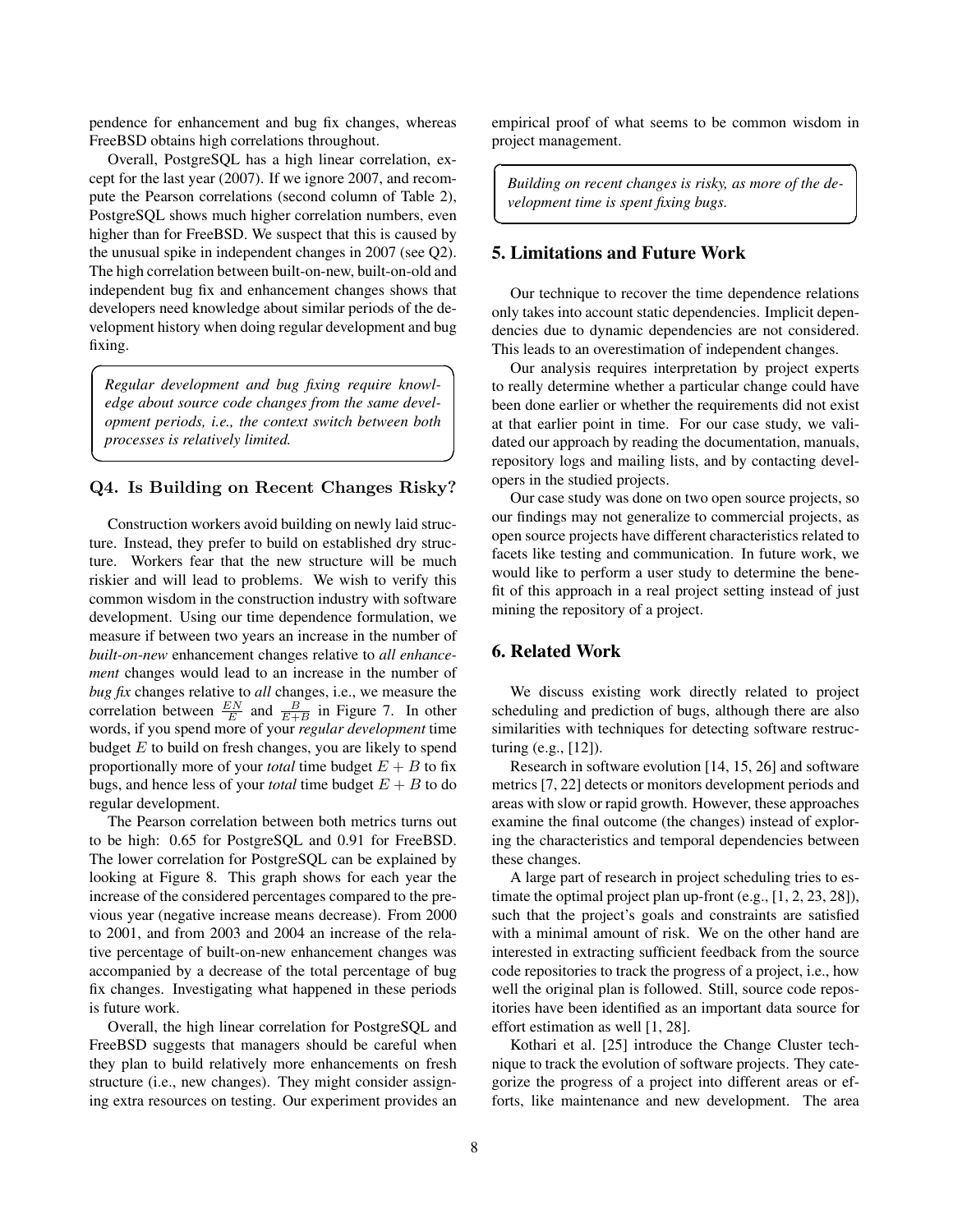

**Figure 8. Graph showing the correlation between the yearly increase of the** relative **percentage of built-on-new enhancement changes and the yearly increase of the** total **percentage of bug fix changes (PostgreSQL).**

of "new development" differs from our definition of independent changes, as it encompasses all newly added development, whether or not it depends on earlier features or changes. Therefore, their approach cannot identify the evolution of unconstrained changes.

Xing et al. [33] and Barry et al. [5] characterize the different periods of a software project using characteristics like spread of changes, effect of changes on dependency structure and number of changes. Their approaches cannot provide feedback either about how just-in-time enhancement or bug fixing changes have been made.

The closest related work to our paper is a proposal by Brudaru et al. to measure the genealogy of changes [9]. They model the impact between source code changes as a directed acyclic graph. Changes are studied at the level of lines of code, in order to to analyze the future impact of changes on defects, maintainability of a system and development effort. Change dependencies are obtained by iteratively building the system without a change and then observing which changes are broken, although alternative heuristics are explored for this approach. Our technique harvests time dependence relations directly from the information stored in the source code repositories to keep them up-to-date. By lifting this information up to the level of source code entities, time dependence relations are brought closer to the mind set of project managers.

The second group of related work consists of bug prediction techniques. Although some approaches detect bugs based on metrics like LOC [16, 20, 27] or on the presence of prior faults [34], the majority of recent techniques are based on information from the change history of a system, as extracted from the source code repository [3, 6, 16, 27, 29]. These techniques typically look at code churn [29] or the number of changes. For example, Bernstein et al. [6] use the number of revisions and reported issues in the last quarter to predict the location and number of bugs in the next month. In future work, we plan to compare the performance of our approach against approaches which use other types of historical data for predicting bugs.

#### 7. Conclusion

We propose to study the process of building software as one would study the process of constructing a building, with new changes building on earlier changes. For this, we considered the temporal dependence between code changes. Such temporal dependence gives a different and interesting view of the progress of a software project, with changes building on fresh structure (i.e., built-on-new), changes building on old established structure (i.e., built-on-old), and changes not building on any previous structure (i.e., independent). Using these concepts, we studied two open source projects: PostgreSQL and FreeBSD. We found that 1) the time dependence varies across both projects and throughout time, 2) the architecture of a software application and its evolution impacts the observed time dependence relations, 3) both regular development and bug fixing processes tend to follow the same time dependence characteristics, and 4) spending more of the *regular development* time building on recent changes increases the *total* percentage of development time that has to be spent fixing bugs.

Through our approach, practitioners can track more closely the progress of their projects instead of having to depend on informal meetings and coarse-grained metrics.

### Acknowledgments

We would like to thank the anonymous reviewers for their valuable comments.

### References

- [1] T. K. Abdel-Hamid and S. E. Madnick. The dynamics of software project scheduling. *Commun. ACM*, 26(5):340– 346, 1983.
- [2] E. Alba and J. Francisco Chicano. Software project management with gas. *Inf. Sci.*, 177(11):2380–2401, 2007.